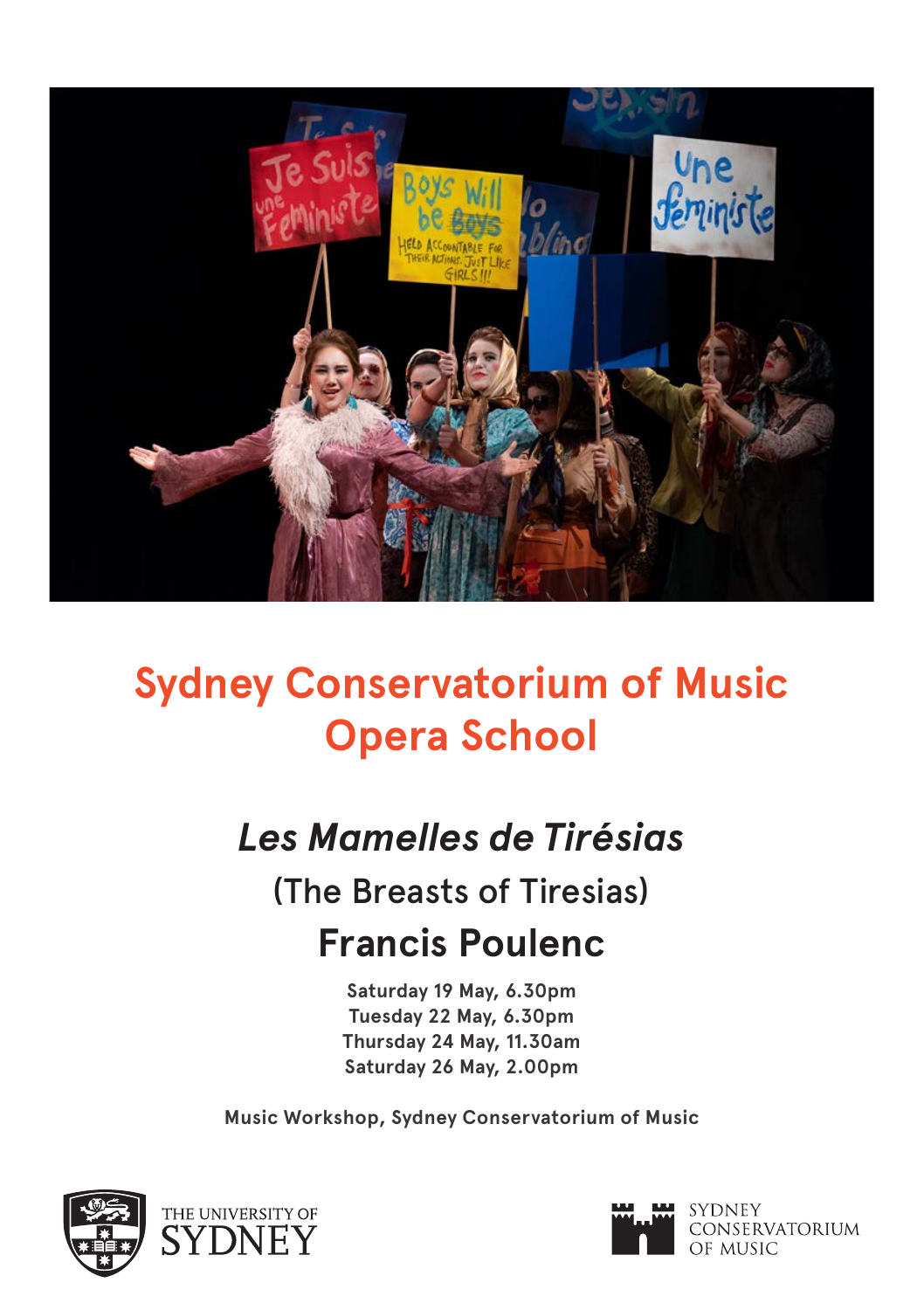# **Sydney Conservatorium of Music Opera School presents**

*Les Mamelles de Tirésias* (The Breasts of Tiresias) Francis Poulenc

### Original play by Guillaume Apollinaire

Opera in one act

Sung in French with English surtitles

Approximately 1 hour (without interval)

Director Kate Gaul Music Director Dr Stephen Mould Producer Scott Ryan Set and Costume Designer Kate Gaul **Lighting Designer** Fausto Brusamolino **Hair and makeup design** Rachel Dal Santo

*Les Mamelles de Tirésias* is published by Heugel SA/Alphonse Leduc Editions Musicales and supplied by Music Sales Group.

For his first foray into opera, Francis Poulenc chose a play by Guillaume Apollonaire, a zany drama *Les Mamelles de Tirésias*, which was premiered in 1903, for which the playwright coined the term *drame surréaliste.*

Poulenc began to compose his opera in 1945, and it premiered in Paris in 1947. This was a particularly grim period in French history. It seems that Poulenc saw the need to laugh in the face of adversity and portray the occupation of France as an event with Dadaistic overtones.

We acknowledge and pay respect to the traditional owners of the land on which we meet; the Gadigal people of the Eora Nation. It is upon their ancestral lands that the University of Sydney is built.

As we share our own knowledge, teaching, learning and research practices within this university, may we also pay respect to the knowledge embedded forever within the Aboriginal Custodianship of Country.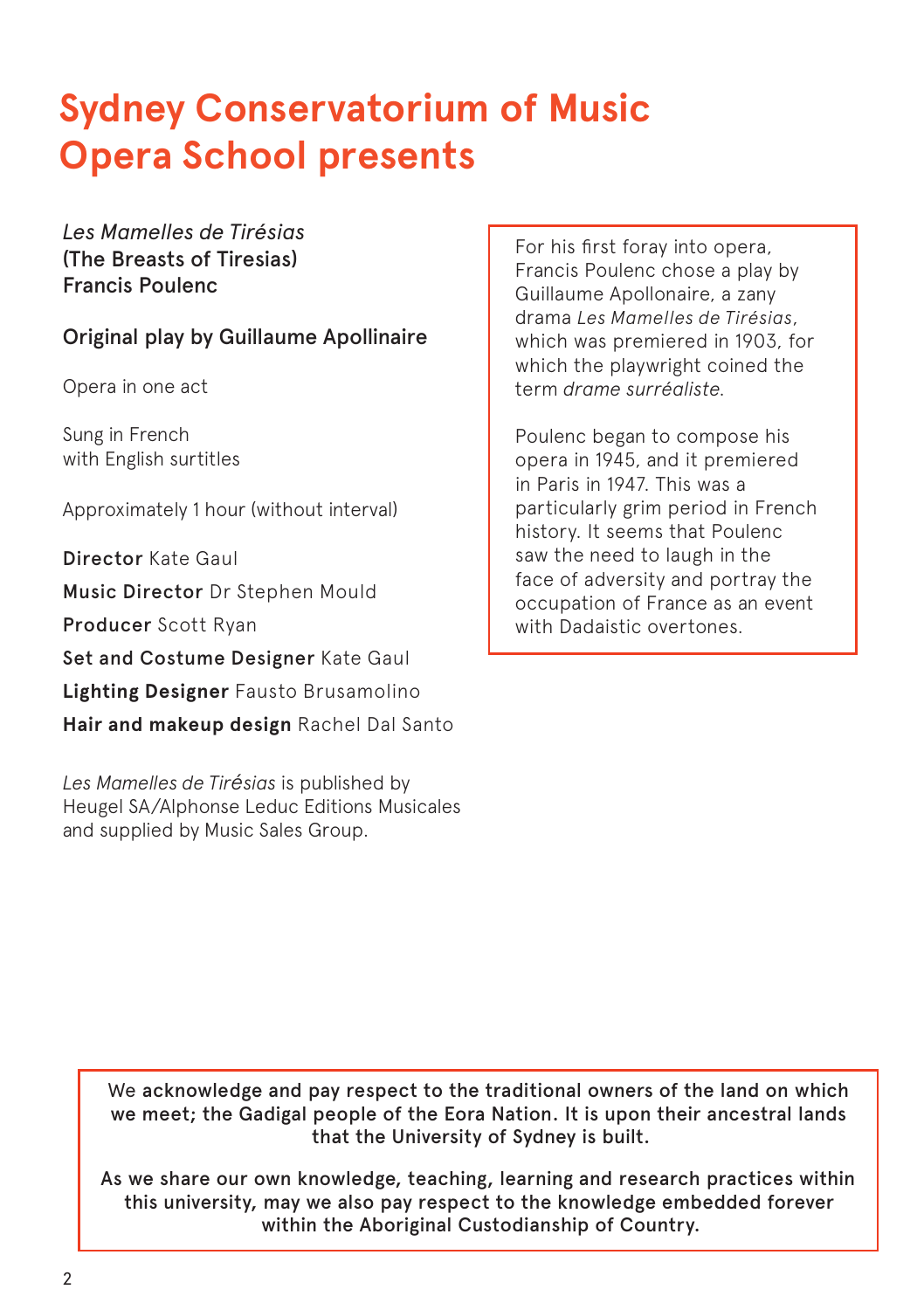# **Synopsis**

### **Act 1**

Set in Zanzibar, an imaginary town somewhere on the French Riviera, between Nice and Monte Carlo, the opera opens with a prologue in which the Theatre Director addresses the audience in an extended aria.

Thérèse, a feminist with military ambitions, appears, denying her husband. Her breasts, represented by balloons, escape from her blouse and float upwards and she starts to grow a beard. Her husband, coming out of the house, thinks that the stranger that he sees has killed his wife and donned her clothes, until she explains to him that she is no longer Thérèse, but now Tirésias.

Lacouf and Presto emerge from a café, quarrelling and finally shooting each other, mourned by Thérèse-Tirésias in elegant male clothing and her husband dressed as a housewife, now courted by the Gendarme and proclaiming the fertility of men.

In the second part of the work, the husband has achieved remarkable success, with 40,000 babies in a day, and is interviewed by a journalist. The husband boasts that one of his children has already written a bestseller. When the journalist asks for a small loan, he is quickly sent packing. It seems that the more children you have, the richer you will be, but the creation of a journalist he tries to make, turns out badly.

The Gendarme complains about the sudden increase in population needing to be fed, so the husband suggests to take ration cards from a fortune teller. When the fortune teller appears, she advises against further children, reproaching the Gendarme with sterility and finally strangling him, before revealing herself as Thérèse. Her husband is pleased, the Gendarme comes to life again and buys some balloons. Thérèse and her husband waltz together.

Francis Poulenc (born Paris, 7 January 1899; died Paris, 30 January 1963) was a French composer and pianist. During the first half of his career the simplicity and directness of his writing led many critics away from thinking of him as a serious composer. Gradually, since World War II, it has become clear that the absence from his music of linguistic complexity in no way argues a corresponding absence of feeling or technique; and that while, in the field of French religious music, he disputes supremacy with Messiaen, in that of the mélodie he is the most distinguished composer since the death of Fauré.

(Source *Oxford Music Online*)

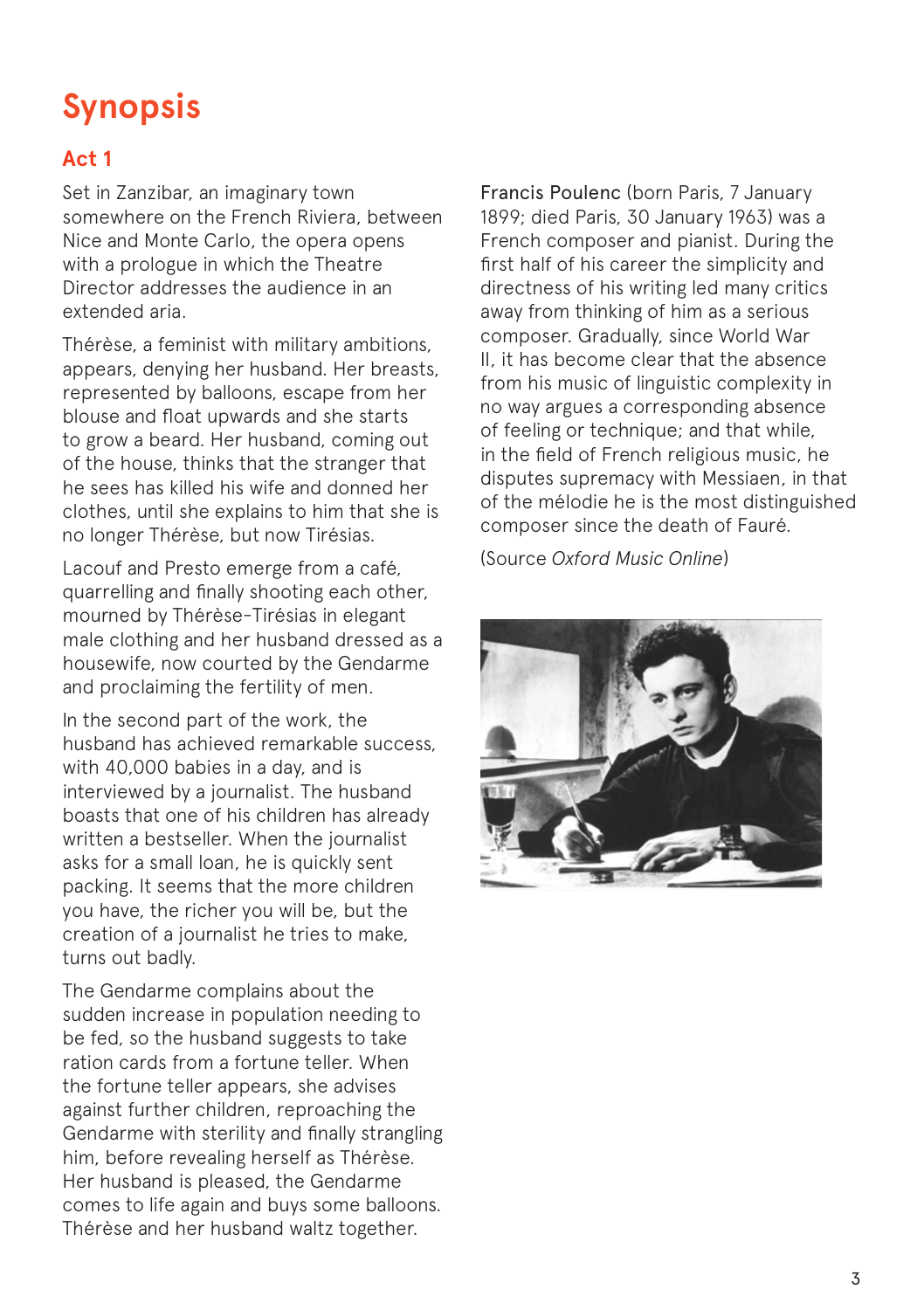# **Music Director's Note**

### *Poulenc and Les Mamelles de Tirésias*

Francis Poulenc has often been maligned by musical history, particularly those histories created by the French postwar musical intelligentsia. Perhaps they were jealous that Poulenc had the luxury of composing according to his whim – he was independently wealthy and able to create according to his personal taste rather than any ideology. He was also a musical bowerbird – a characteristic awoken in him by his first teacher, his mother, who would play the musical classics on the piano for him, interspersed with popular hits of the day. Poulenc studied the musical classics, revered church music, and accepted the music of the opera house, the operetta theatre, the cabaret, the café and the world of jazz as equal partners in his musical style. *Les Mamelles de Tirésias* is an extraordinary melting pot in which the composer gathered and displayed all of the disparate elements of his eclectic musical taste. For this he was long criticised, though his music is more regularly performed than that of his nemesis, Pierre Boulez. His works have continued to be performed where those of his colleagues of the *Les Six* movement have long fallen into neglect.

Although he composed in a wide variety of genres, Poulenc's most memorable work is perhaps to be found in those works that employ a text. His output of over 120 songs are testament to Poulenc's extraordinary ability to imagine the inner world of a poem in music, and further reveal him as a discerning connoisseur of poets, including contemporaries such as Max Jacob, Louise de Vilmorin, Paul Eluard, Jean Cocteau, Louis Aragon, Robert Desnos, Lean Anouilh and Guillaume Apollinaire.

In addition to song, Poulenc also composed three operas, *La Voix Humaine* (1958, based on a 1928 monodrama by Cocteau), *The Dialogues of the Carmelites*  (1953-6, based on a screenplay by Georges Bernanos) and *Les Mamelles de Tirésias*, composed in 1945 and based on a play by Guillaume Apollinaire that had received its premiere in 1917 to which Poulenc along with many other luminaries of the period attended. It was billed as a 'drame surréaliste', and Poulenc turned to the play for an operatic subject towards the close of World War II, when its surrealist/dada aesthetic masked the tragic realities of the Nazi occupation of France. The absurd scene that occurs at the opening of the second half of the opera, where the birth of dozens and dozens of babies creates a seemingly ridiculous situation, takes on other overtones in the context of the harsh reality of the severely diminished population in post-war Europe.

*Les Mamelles de Tirésias* is a bewildering mélange of the unlikely, the absurd, and the hysterical, all woven together by Poulenc's rich and irreverent score. To direct this extraordinary work, we are delighted to welcome back to the Conservatorium our director and designer, Kate Gaul, who has already created several exceptional productions for us. I hope that you will enjoy this operatic rarity.

#### **Dr Stephen Mould Artistic Director, Con Opera**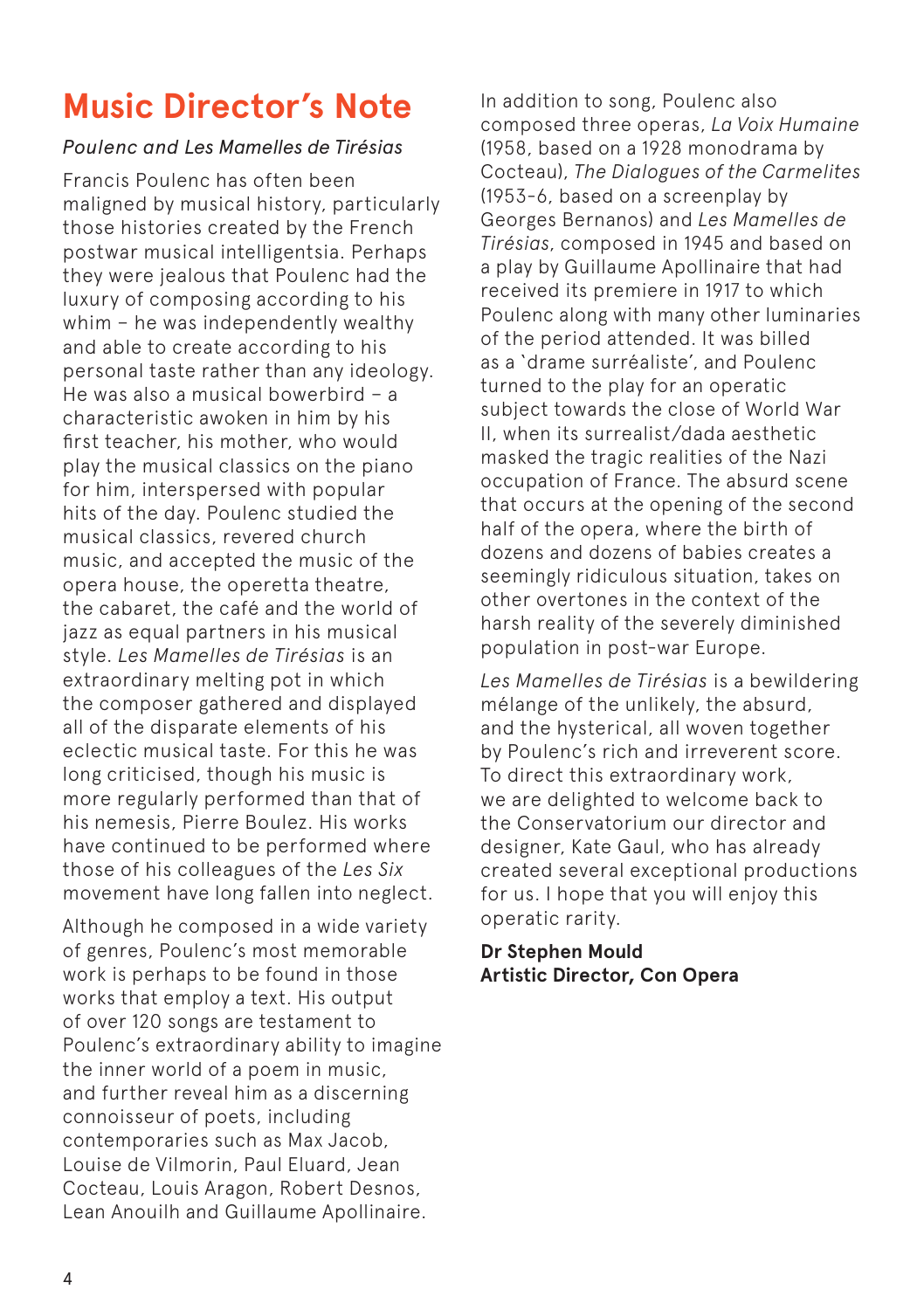# **Biographies**

### **Dr Stephen Mould, Artistic Director of Con Opera, Music Director**

Sydney-born Stephen Mould is a graduate of the Sydney Conservatorium of Music. In 1985, he moved to London to continue his studies at the Royal Academy of Music. During this time, he was active as an orchestral and choral conductor and as a freelance repetiteur. In 1988, he was appointed Head of Music at the Lyric Opera of Queensland, in Brisbane and, in addition to conducting several productions for that company, was also engaged for concerts with the Queensland Philharmonic Orchestra, the Queensland Symphony Orchestra, and conducted opera productions with the Queensland Conservatorium of Music. In 1990, Dr Mould returned to Europe and was engaged as a conductor and musical assistant by a number of opera houses and festivals in Germany, Belgium, Norway and Italy. In 1990, he was engaged as an assistant at the Théatre de la Monnaie, Brussels and in 1992 was appointed to the staff of Opera Frankfurt as assistant to the Music Director. During this time, he was also engaged as a

teacher at the music conservatorium in Frankfurt. In 1996, he joined the music staff of Opera Australia.

Dr Mould has undertaken engagements for the Sydney Festival, the Melbourne Festival, Symphony Australia and the Sydney Philharmonic Choirs. He was also engaged for State Opera of South Australia's productions of Wagner's *Der Ring des Nibelungen* (1998 and 2004) and Parsifal (2002). Stephen Mould was Head of Music at Opera Australia between 2004 and 2008 and, since 1998, has regularly appeared as conductor for the Company. His repertoire includes *La Bohème, Simon Boccanegra, Die Zauberflöte, Le nozze di Figaro, La Voix Humaine, Rusalka, Carmen* and *The Makropulos Secret*. In addition, he has appeared with the Sydney and Queensland Symphony Orchestras, the SBS Youth Orchestra, and is a regular guest with Willoughby Symphony Orchestra. In 2006, he conducted *Cavalleria Rusticana* and *Pagliacci* for the Macau International Music Festival and, in 2008, made his American debut for Baltimore Opera conducting *Madama Butterfly*. He also appeared in New Zealand with the Auckland Philharmonia.

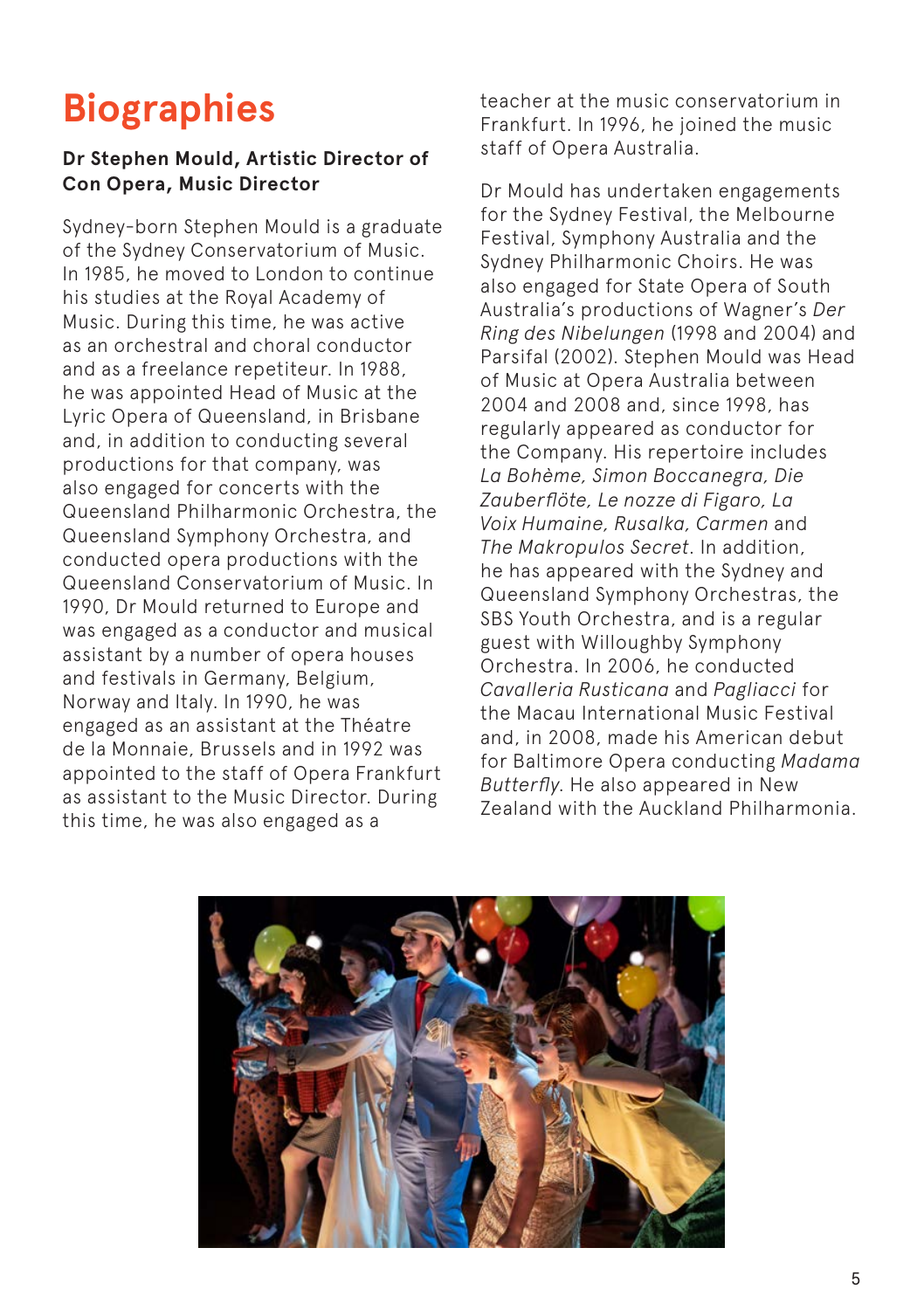Dr Mould is currently Artistic Director of Con Opera and Senior Lecturer in Operatic Studies at the Sydney Conservatorium of Music while continuing his freelance activities as a conductor and accompanist. Recent operatic engagements have included *The Mikado* and a new production of *Le nozze di Figaro* for Opera Australia and *Così fan tutte for Opera Queensland*. 2014/2015 performances included concerts with the Queensland, Canberra and Willoughby Symphony Orchestras, *Messiah* for New Zealand Symphony Orchestra and Assistant Conductor for *Elektra* with the Sydney Symphony. **sydney.edu.au/music/staff-profiles/ stephen.mould.php**

#### **Kate Gaul Director and Designer**

Freelance Theatre Director/Designer. NIDA 1996 (Directing Course), Anne Bogart SITI Company 2005. Associate Director Ensemble Theatre 2004/5. Festival Director World Interplay 2009/11. Festival Director Short Play Festival Canberra 2013-2015, Cabaret Sydney 2014, Mardi Gras Parade Creative Director 2015/16. Kate's directing credits include plays, opera, physical theatre, devised works and classics for all major theatre companies and schools in Australia.

Kate has won numerous awards across the fields of directing and design. She is Artistic Director of Siren Theatre Co where her passion is for text based drama challenges artists and audiences to have bold imaginative experiences. Kate's play *Fatboy* has been produced twice and she has written and directed two short films – *Embrace* and *Cake*. In 2017 Kate produced and directed *The Trouble* with Harry (by Lachlan Philpott) and *The Ham Funeral* (by Patrick White). *Misterman* (by Enda Walsh), *Good With Maps* (by Noelle Janazsewska) both toured internationally.

**www.sirentheatreco.com**

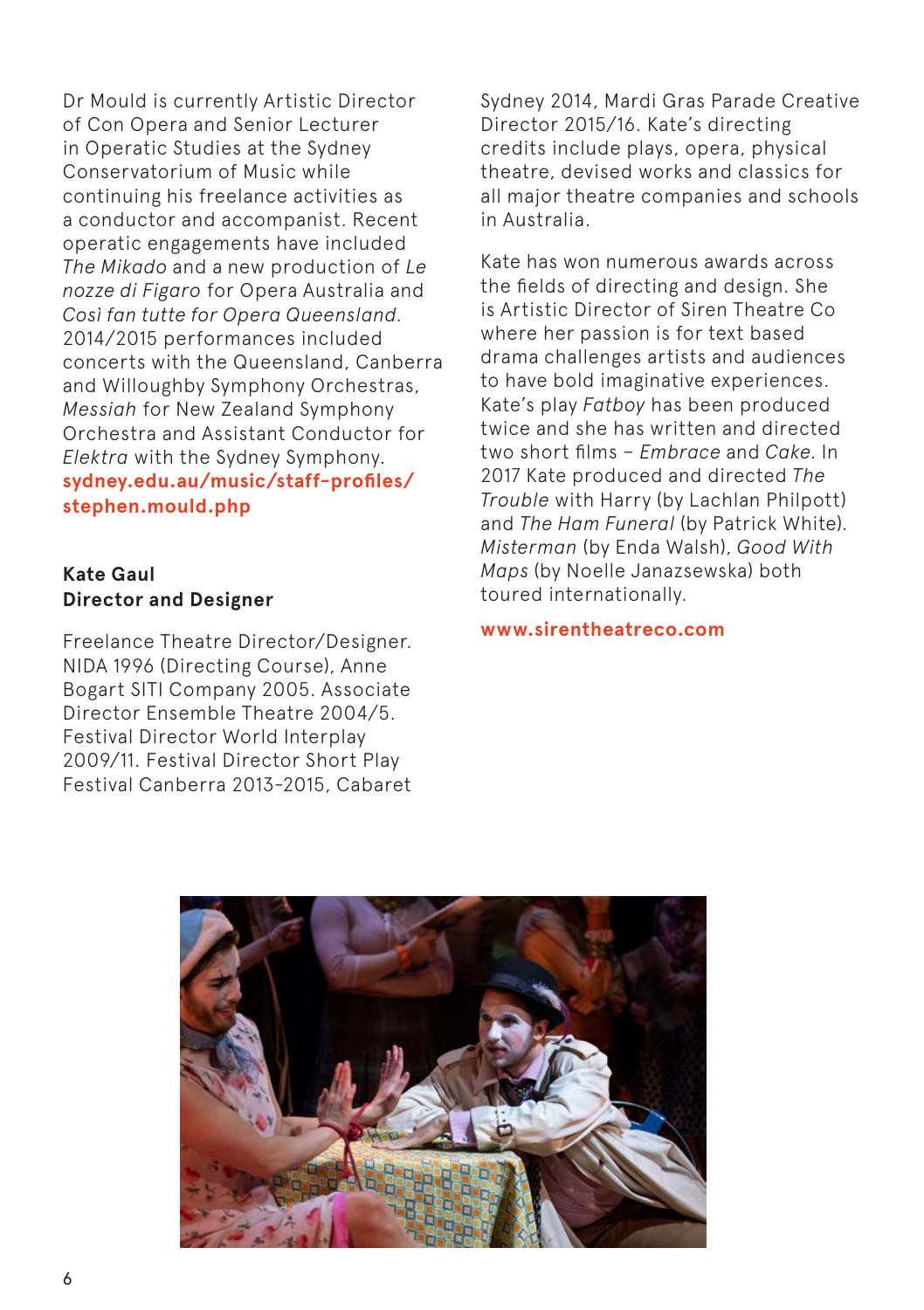### **Fausto Brusamolino Lighting Designer**

Fausto Brusamolino is a lighting designer and creative coder based in Sydney, Australia. Fausto designs lighting for live performances and filming, creates his own lighting installations, and provides lighting designs and consultation for other artists' artworks and exhibitions.

Fausto has lit productions in conventional venues like theatres, studios and galleries, as well as less conventional locations like multilevel car parks and large outdoor installations.

Creative coding is used as a ground for personal research, for prototyping visual solutions, and for building user interfaces to control clusters of lighting or other scenic effects. Creative coding and video design are also implemented as an organic element of the show, and become distinctive production assets to create stunning and unique aesthetics.

Fausto received the 2018 Green Room Award for Best Visual Design for Tangiwai, directed by Victoria Hunt, which he designed the lighting and implemented the water effects.

**lightingdarknessbydesign.squarespace. com**

### **Rachel Dal Santo Hair and Makeup Designer**

Rachel Dal Santo trained at the 3 Arts Make-up Centre from 1981 to 1982. Her early career focused in theatre before an opportunity to join the makeup department of ATN Channel 7 was to afford her 17 years in television. The last 10 of those years was spent as the Head of the Makeup Department. A freelance career followed working on such films as *The Matrix* and *Mao's Last Dancer*. Rachel's focus is now teaching her skills and has recently written a complete Makeup Artistry course for Online Education Pty Ltd. Working at the Conservatorium has given Rachel the opportunity to return to her first love – theatre and in particular opera.

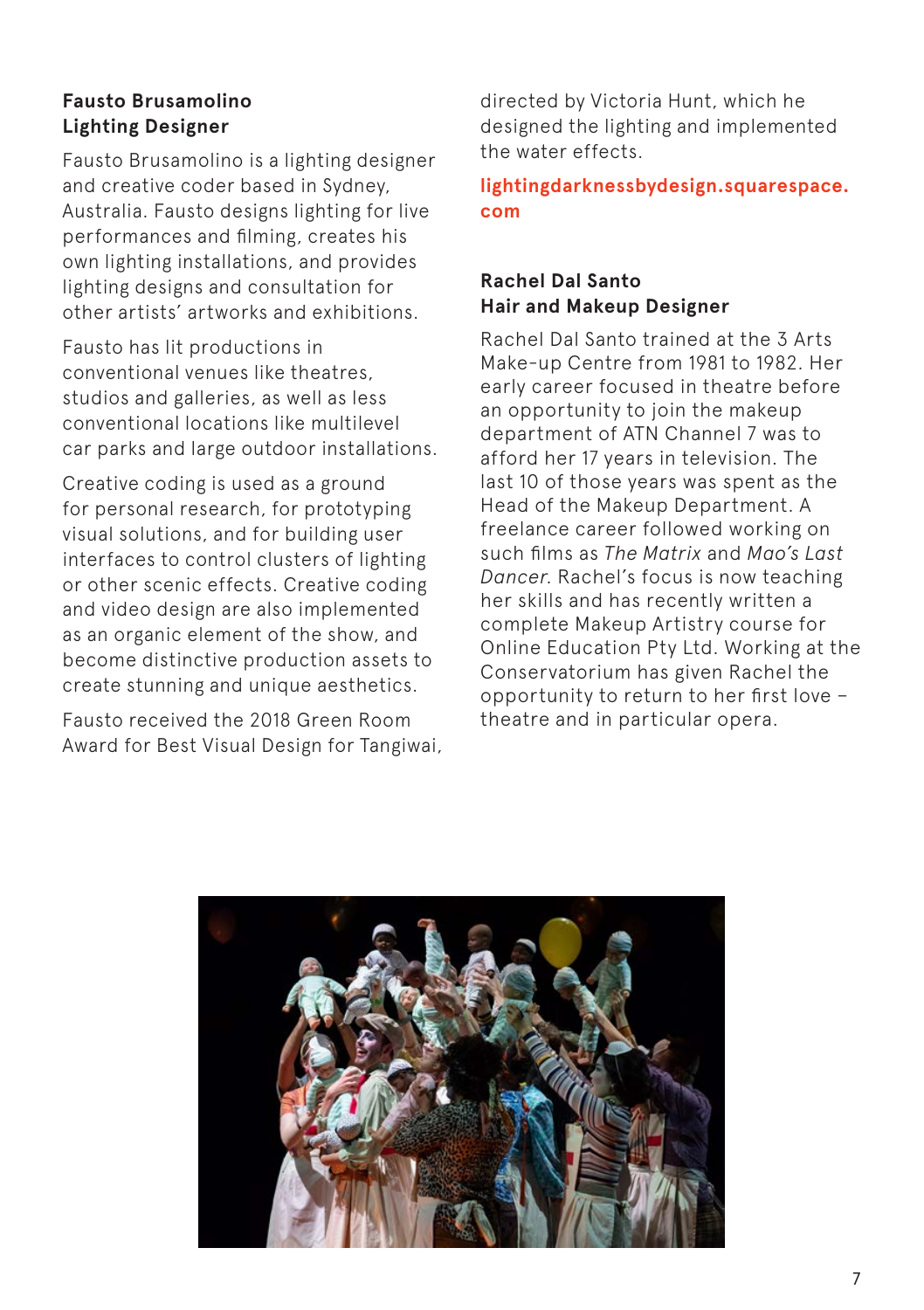## **Production Credits and Acknowledgments**

Director Kate Gaul Music Director Dr Stephen Mould

Producer Scott Ryan

Set and Costume Designer Kate Gaul **Lighting Designer** Fausto Brusamolino

**Hair and Makeup Designer**

Rachel Dal Santo

**Production Manager** Eva Tilley, Nicola Sinclair

**Stage Manager** Cecilia Nelson

**Stage Assistants** Ellen O'Neill

**Lighting Board Operator** Sophie Parker

**Assistant Conductors** Warwick Tyrell, Rachelle Anne Elliot

**Chorus Preparation** Julie de Plater, Ingrid Sakurovs

**Repetiteurs** Russell Hodges, Ingrid Sakurovs

**French Language Coach**  Simon Lobelson

**Surtitles Preparation and Operation** Lachlan Foster

**Orchestral Management** Scott Ryan, Tom Westley

**Score and Music Preparation**  Stephen Yates

**Program** Jacqui Smith

**Publicity** Renae Coles, Jacqui Smith, Helen Loughlin

**Production Photography**  Clare Hawley

**SCM Library Assistance** John Wu, Nick Tesoriero, Montserrat Vigo Montes

**Thank you to:** Adrienne Sach, Dr David Kim-Boyle, Jarrad Salmon, Lee Edwards, Guy McEwan, Rodney Boatwright, Kate Drain, Jacqui Smith, Felicity Knibbs, Marylou Kay, Stephen Yates, Tanya Woodland, Amber Watson, Jacqui Lucey and all of our wonderful library staff.

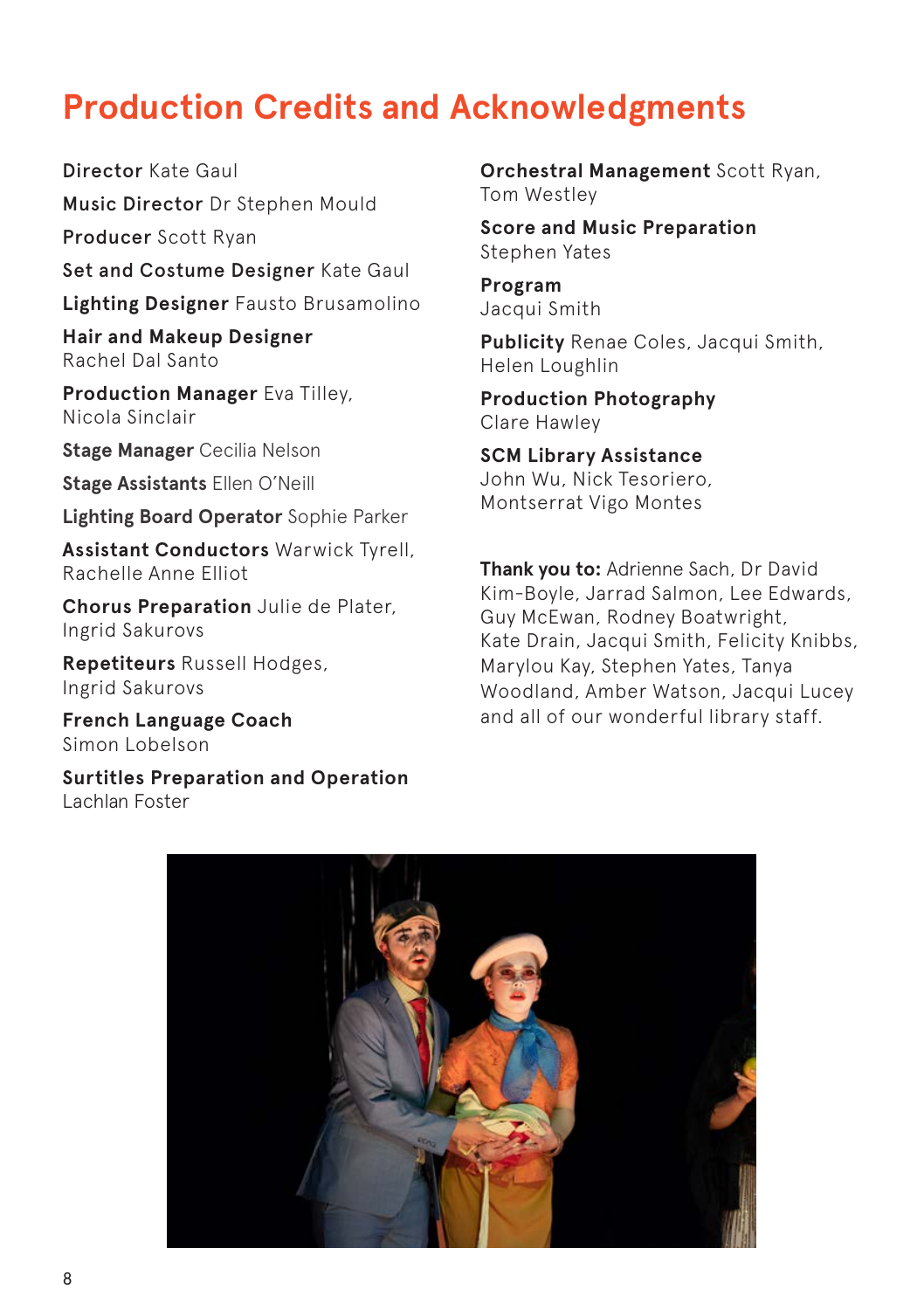## **Cast**

*Therese* Esther Song\* Jessica Blunt<sup>#</sup>

*Le mari* Gavin Brown

*Le gendarme* Jeremy Dubé

*La marchande* Gabrielle Penney

*La journaliste* Sitong Liu\* Josi Ann Ellem‡

*La fille* Victoria Bromberge*r*

*Director* Haotian Qi

*Lacouf* Joseph Raso

*Presto* Haotian Qi

*La dame élégante* Georgia Melville

*La grosse dame* Stella Hannock

*Mlle Barbue* Madeleine O'Dea

‡ Sat 19 and Thurs 24 May \* Tues 22 and Sat 26 May

# **Chorus**

#### **Soprano**

Georgia Melville Sandra Xinze Liu Madeleine O'Dea Aimee O'Neill

### **Alto**

Ellen O'Neil Jane Anderson Stella Hannock Cassidy Lobb Robert Adam

### **Tenor**

Oscar Balle-Bowness Dominic Lui Hamish James

**Baritone** Henry Wright

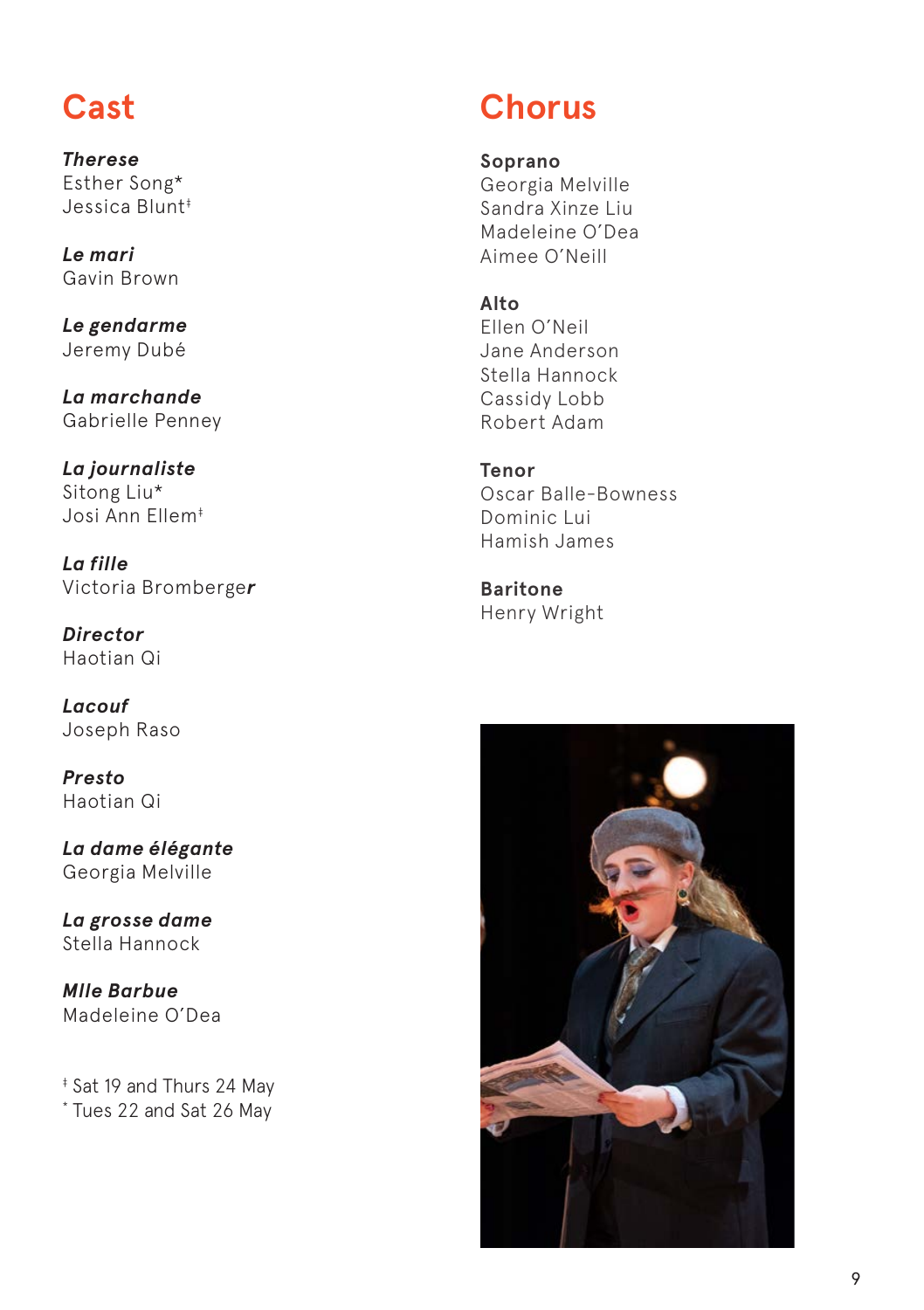## **Orchestra**

**Violin 1** Seamus MacNamara, *concertmaster* Tim Yu Marrianne Liu Marta Davis Jia Gu Mateja Primorac Mitzi Gardner Catherine Jang

**Violin 2** Annastasia Milwain\* Lydia Sawires Lucy Macourt Maxine Poon Regina Buenaventura Natalie Mavridis Katarina Popovic

#### **Viola**

Dana Lee\* Sophie Nickel Heejin Kwen Benjamin Tao

**Cello** Emma Rayner\* Angela (Song Yi) Shin Alisdair Guiney Ruby Jeon

**Double Bass** Linh Nguyen\* Hayley Witmore



**Flute** Andrew Collins\* Rebekah House

**Oboe** Mikaela Sukkar\* Joshua Ning

**Clarinet** Jialing Yu\* Yeri Kim Claudia Jelic

**Bassoon** Nicholas Zengoski\* Tiger Chou

**Horn** Gemma Lawton\* Paddy Reynolds

**Trumpet** Robin Park\* Raphael Harvey

**Trombone** William Kinmont\*

**Harp** Rowan Phemister\*

**Percussion** Salina Myat\* Mathew Levy

**Piano** Russell Hodges\*

\* Section leader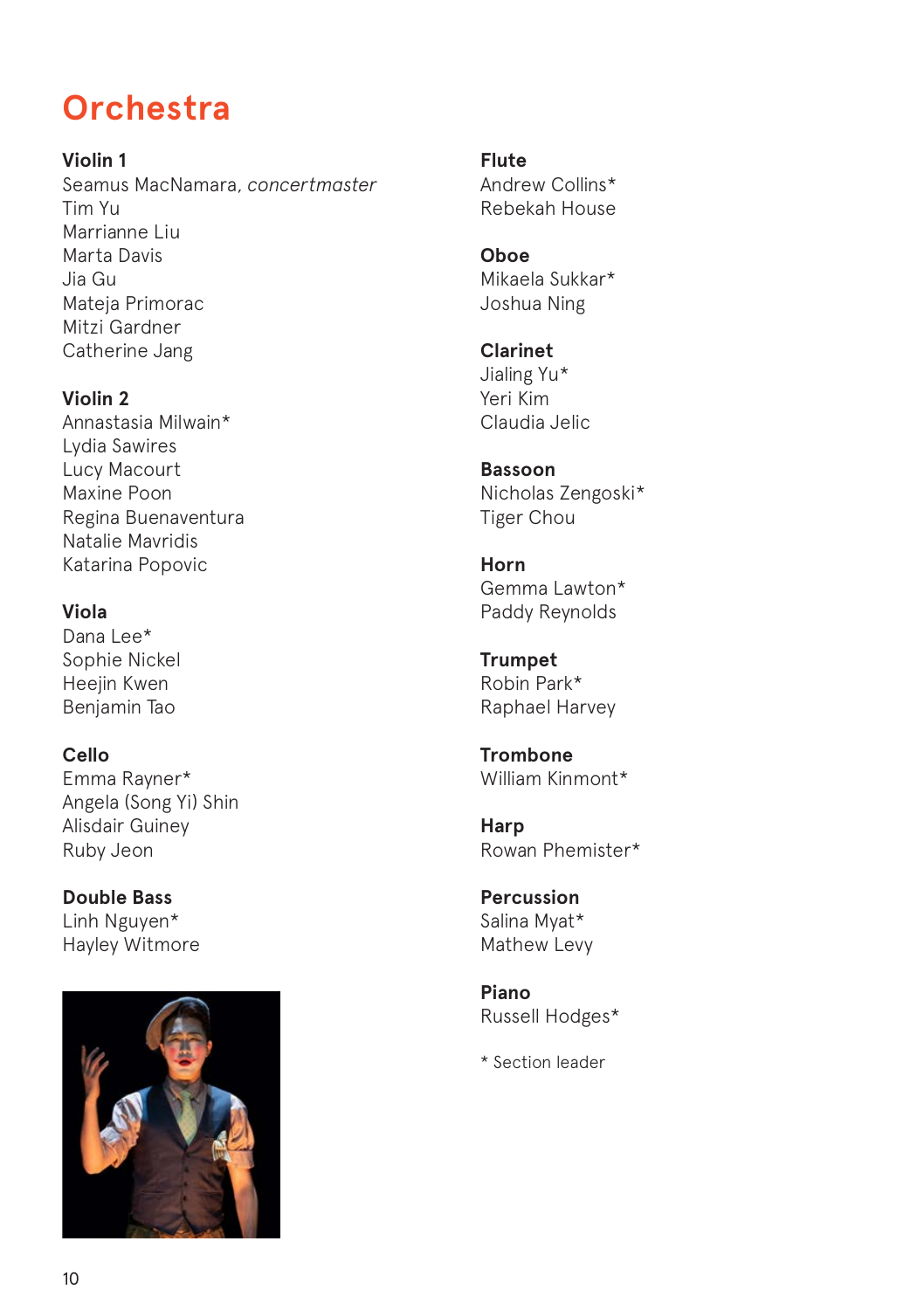## **Vocal and Opera Studies Division**

**Artistic Director, Con Opera, Unit of Study Coordinator, Opera Repertoire** Dr Stephen Mould stephen.mould@sydney.edu.au

**Unit of Study Coordinator, Voice and Opera** Dr Rowena Cowley rowena.cowley@sydney.edu.au

**Unit of Study Coordinator, Stage**  Dr Narelle Yeo narelle.yeo@sydney.edu.au

**Unit of Study Coordinator, Language and Diction** Anke Hoeppner anke.hoeppner@sydney.edu.au

#### **Voice and Opera Performance**

Dr Rowena Cowley Andrew Dalton Associate Professor Michael Halliwell Anke Hoeppner-Ryan Simon Lobelson Maree Ryan AM Barry Ryan OAM Robyn Wells Dr Narelle Yeo

**Opera Coaching**  Dr Stephen Mould Siro Battaglin Julia de Plater Kate Johnson

Ingrid Sakurovs Robert Greene Alan Hicks

**Opera Language and Diction**  Alan Hicks (Italian) Anke Hoeppner-Ryan (German) Simon Lobelson (French)

**Dance and Movement**  Olivia Ansell Jo Ansell

**Stagecraft** Dr Narelle Yeo

**Acting** Paige Gardiner

**Theatre Studies** Simon Lobelson Andy Morton

**Ensemble** Dr Stephen Mould Ingrid Sakurovs

**Opera Performance Class** Barry Ryan OAM

**Opera History** Associate Professor Michael Halliwell

**music.sydney.edu.au/opera**

Sign up for our eNewsletter to hear more about our 2018 program here: music.sydney.edu.au/enews

The filming or recording of concerts is strictly prohibited.

11